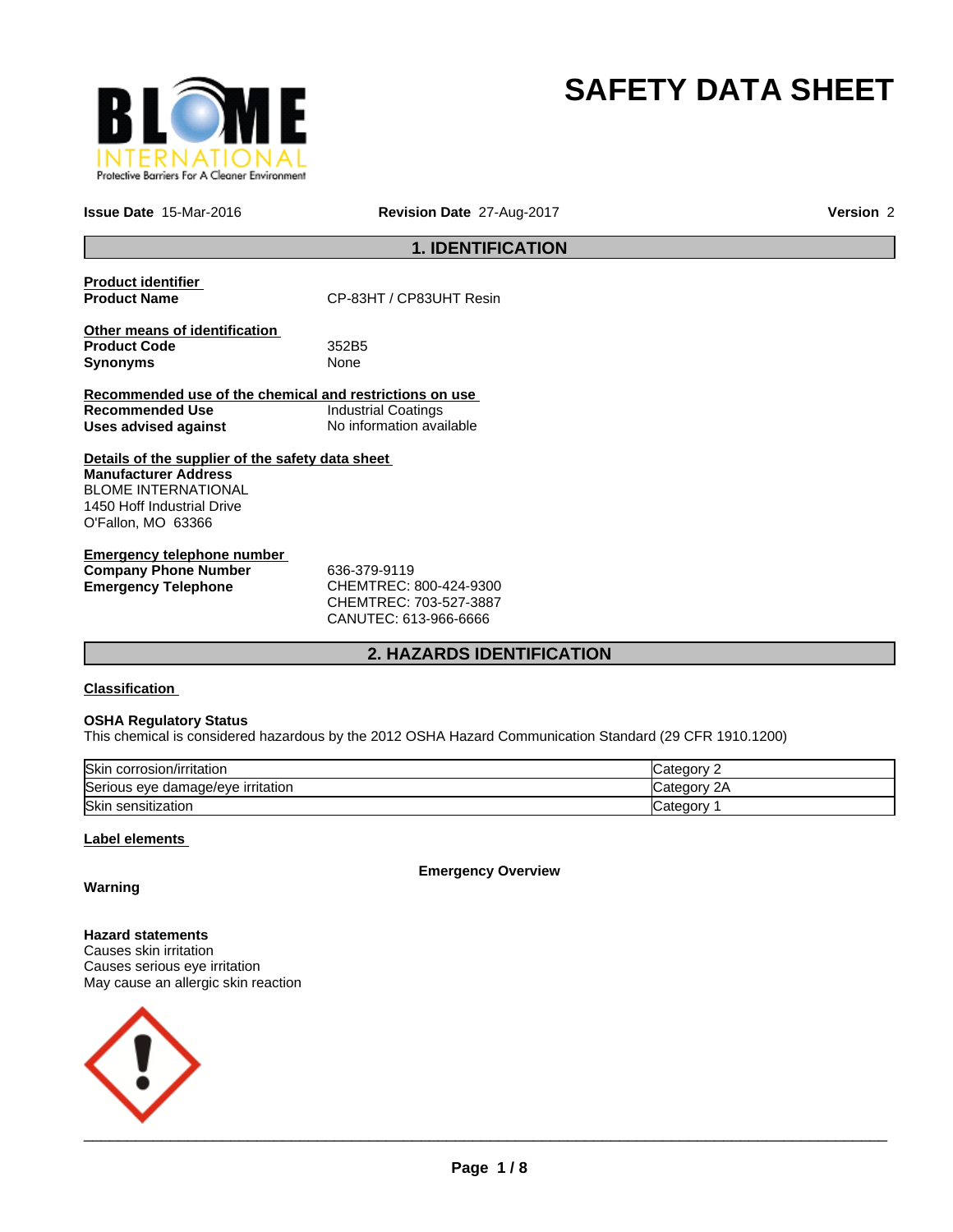#### **Appearance** viscous paste **Physical state** Solid **Odor** Slight sweet

 $\overline{\phantom{a}}$  ,  $\overline{\phantom{a}}$  ,  $\overline{\phantom{a}}$  ,  $\overline{\phantom{a}}$  ,  $\overline{\phantom{a}}$  ,  $\overline{\phantom{a}}$  ,  $\overline{\phantom{a}}$  ,  $\overline{\phantom{a}}$  ,  $\overline{\phantom{a}}$  ,  $\overline{\phantom{a}}$  ,  $\overline{\phantom{a}}$  ,  $\overline{\phantom{a}}$  ,  $\overline{\phantom{a}}$  ,  $\overline{\phantom{a}}$  ,  $\overline{\phantom{a}}$  ,  $\overline{\phantom{a}}$ 

**Precautionary Statements - Prevention**

Wash face, hands and any exposed skin thoroughly after handling Wear protective gloves/protective clothing/eye protection/face protection Avoid breathing dust/fume/gas/mist/vapors/spray Contaminated work clothing should not be allowed out of the workplace

#### **Precautionary Statements - Response**

IF IN EYES: Rinse cautiously with water for several minutes. Remove contact lenses, if present and easy to do. Continue rinsing If eye irritation persists: Get medical advice/attention IF ON SKIN: Wash with plenty of soap and water Take off contaminated clothing and wash before reuse If skin irritation or rash occurs: Get medical advice/attention

#### **Precautionary Statements - Disposal**

Dispose of contents/container to an approved waste disposal plant

#### **Hazards not otherwise classified (HNOC)**

Not applicable

#### **Other Information**

May be harmful if swallowed. Harmful to aquatic life with long lasting effects.

#### **Unknown acute toxicity**

9% of the mixture consists of ingredient(s) of unknown toxicity

# **3. COMPOSITION/INFORMATION ON INGREDIENTS**

#### **Substance**

Not applicable

#### **Mixture**

| <b>Chemical Name</b>                                | <b>CAS No</b> | <b>Weight-%</b> |
|-----------------------------------------------------|---------------|-----------------|
| Bisphenol A-epichlorohydrin polymer *               | 25068-38-6    | $30 - 60$       |
| Quartz *                                            | 14808-60-7    | $15 - 40$       |
| Silica, amorphous, precipitated and gel *           | 112926-00-8   | $5 - 10$        |
| Phenol, polymer with formaldehyde, glycidyl ether * | 28064-14-4    | 3 - 7           |
| Titanium dioxide *                                  | 13463-67-7    | - 5             |

\*The exact percentage (concentration) of composition has been withheld as a trade secret.

# **4. FIRST AID MEASURES**

#### **Description of first aid measures**

| <b>General advice</b> | If symptoms persist, call a physician. Do not breathe dust/fume/gas/mist/vapors/spray. Do<br>not get in eyes, on skin, or on clothing.                                                                                  |
|-----------------------|-------------------------------------------------------------------------------------------------------------------------------------------------------------------------------------------------------------------------|
| Eye contact           | Immediately flush with plenty of water. After initial flushing, remove any contact lenses and<br>continue flushing for at least 15 minutes. Keep eye wide open while rinsing. If symptoms<br>persist, call a physician. |
| <b>Skin contact</b>   | Wash off immediately with plenty of water for at least 15 minutes. Wash contaminated<br>clothing before reuse. If skin irritation persists, call a physician.                                                           |
| <b>Inhalation</b>     | Remove to fresh air. If symptoms persist, call a physician.                                                                                                                                                             |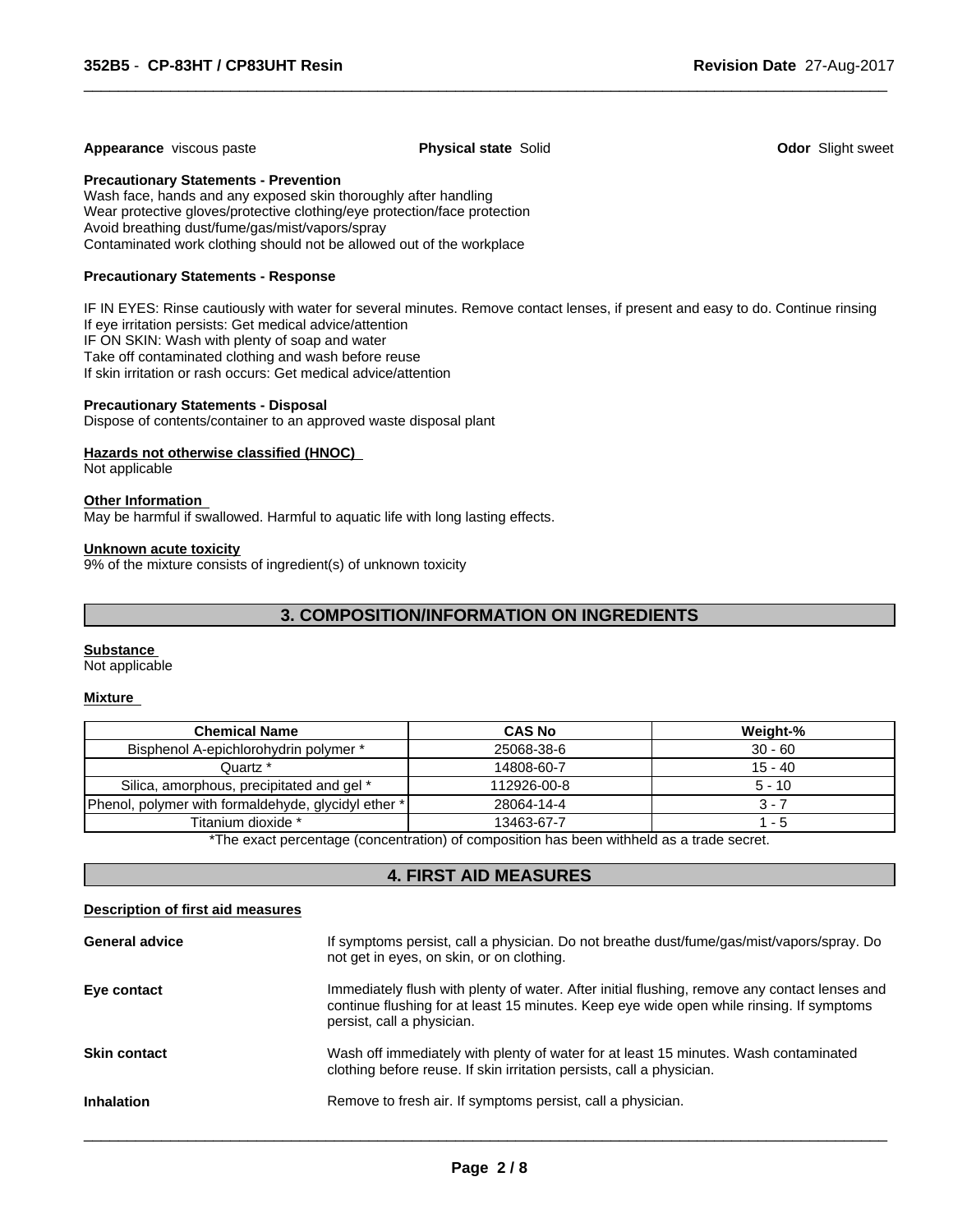| Ingestion                                                                  | Rinse mouth. Drink plenty of water. Do not induce vomiting without medical advice. Never<br>give anything by mouth to an unconscious person. Call a physician or poison control center<br>immediately. |  |  |  |  |
|----------------------------------------------------------------------------|--------------------------------------------------------------------------------------------------------------------------------------------------------------------------------------------------------|--|--|--|--|
| Self-protection of the first aider                                         | Use personal protective equipment as required.                                                                                                                                                         |  |  |  |  |
| Most important symptoms and effects, both acute and delayed                |                                                                                                                                                                                                        |  |  |  |  |
| <b>Symptoms</b>                                                            | May cause redness and tearing of the eyes. May cause skin irritation. Redness.                                                                                                                         |  |  |  |  |
| Indication of any immediate medical attention and special treatment needed |                                                                                                                                                                                                        |  |  |  |  |
| Note to physicians                                                         | May cause sensitization in susceptible persons. Treat symptomatically.                                                                                                                                 |  |  |  |  |

 $\overline{\phantom{a}}$  ,  $\overline{\phantom{a}}$  ,  $\overline{\phantom{a}}$  ,  $\overline{\phantom{a}}$  ,  $\overline{\phantom{a}}$  ,  $\overline{\phantom{a}}$  ,  $\overline{\phantom{a}}$  ,  $\overline{\phantom{a}}$  ,  $\overline{\phantom{a}}$  ,  $\overline{\phantom{a}}$  ,  $\overline{\phantom{a}}$  ,  $\overline{\phantom{a}}$  ,  $\overline{\phantom{a}}$  ,  $\overline{\phantom{a}}$  ,  $\overline{\phantom{a}}$  ,  $\overline{\phantom{a}}$ 

# **5. FIRE-FIGHTING MEASURES**

#### **Suitable extinguishing media**

Use extinguishing measures that are appropriate to local circumstances and the surrounding environment. Dry chemical, CO2, sand, earth, water spray or regular foam.

**Unsuitable extinguishing media** Do not use a solid water stream as it may scatter and spread fire.

#### **Specific hazards arising from the chemical**

In the event of fire and/or explosion do not breathe fumes. May cause sensitization in susceptible persons. Thermal decomposition can lead to release of irritating and toxic gases and vapors.

#### **Explosion data Sensitivity to Mechanical Impact** None. **Sensitivity to Static Discharge** None.

# **Protective equipment and precautions for firefighters**

As in any fire, wear self-contained breathing apparatus pressure-demand, MSHA/NIOSH (approved or equivalent) and full protective gear.

| <b>6. ACCIDENTAL RELEASE MEASURES</b> |  |
|---------------------------------------|--|
|---------------------------------------|--|

#### **Personal precautions, protective equipment and emergency procedures**

| Use personal protective equipment as required. Avoid contact with eyes and skin. Evacuate<br>personnel to safe areas. Keep people away from and upwind of spill/leak.                                                                                                |  |
|----------------------------------------------------------------------------------------------------------------------------------------------------------------------------------------------------------------------------------------------------------------------|--|
|                                                                                                                                                                                                                                                                      |  |
| Prevent entry into waterways, sewers, basements or confined areas. Do not flush into<br>surface water or sanitary sewer system. Prevent further leakage or spillage if safe to do so.<br>Prevent product from entering drains.                                       |  |
| Methods and material for containment and cleaning up                                                                                                                                                                                                                 |  |
| Prevent further leakage or spillage if safe to do so.                                                                                                                                                                                                                |  |
| Use personal protective equipment as required. Dam up. Soak up with inert absorbent<br>material (e.g. sand, silica gel, acid binder, universal binder, sawdust). Take up<br>mechanically, placing in appropriate containers for disposal. Clean contaminated surface |  |
|                                                                                                                                                                                                                                                                      |  |

**7. HANDLING AND STORAGE**

#### **Precautions for safe handling**

**Advice on safe handling** Use personal protective equipment as required. Ensure adequate ventilation, especially in confined areas. Use with local exhaust ventilation. Do not breathe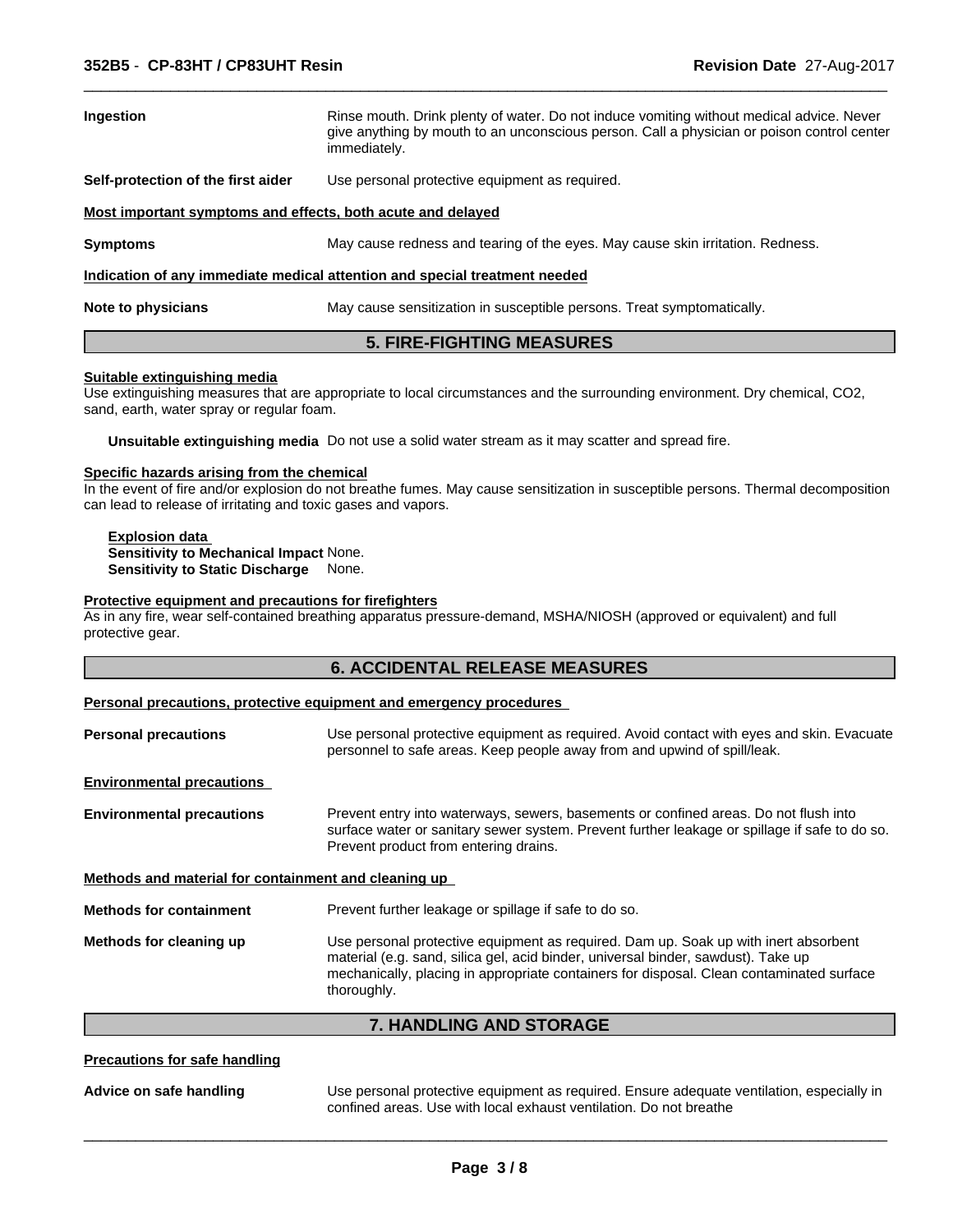| dust/fume/gas/mist/vapors/spray.                             |                                                                                                                                             |  |
|--------------------------------------------------------------|---------------------------------------------------------------------------------------------------------------------------------------------|--|
| Conditions for safe storage, including any incompatibilities |                                                                                                                                             |  |
| <b>Storage Conditions</b>                                    | Keep out of the reach of children. Keep containers tightly closed in a cool, well-ventilated<br>place. Keep in properly labeled containers. |  |
| Incompatible materials                                       | Strong oxidizing agents. Strong acids. Strong bases.                                                                                        |  |

 $\overline{\phantom{a}}$  ,  $\overline{\phantom{a}}$  ,  $\overline{\phantom{a}}$  ,  $\overline{\phantom{a}}$  ,  $\overline{\phantom{a}}$  ,  $\overline{\phantom{a}}$  ,  $\overline{\phantom{a}}$  ,  $\overline{\phantom{a}}$  ,  $\overline{\phantom{a}}$  ,  $\overline{\phantom{a}}$  ,  $\overline{\phantom{a}}$  ,  $\overline{\phantom{a}}$  ,  $\overline{\phantom{a}}$  ,  $\overline{\phantom{a}}$  ,  $\overline{\phantom{a}}$  ,  $\overline{\phantom{a}}$ 

# **8. EXPOSURE CONTROLS/PERSONAL PROTECTION**

#### **Control parameters**

#### **Exposure Guidelines** .

| <b>Chemical Name</b>                                      | <b>ACGIH TLV</b>                                    | <b>OSHA PEL</b>                                                                                                                                                                        | <b>NIOSH IDLH</b>                                                               |
|-----------------------------------------------------------|-----------------------------------------------------|----------------------------------------------------------------------------------------------------------------------------------------------------------------------------------------|---------------------------------------------------------------------------------|
| Quartz<br>14808-60-7                                      | TWA: 0.025 mg/m <sup>3</sup> respirable<br>fraction | $(30)/(%SiO2 + 2)$ mg/m <sup>3</sup> TWA<br>total dust<br>$(250)/(%SiO2 + 5)$ mppcf TWA<br>÷<br>respirable fraction<br>$(10)/(%SiO2 + 2)$ mg/m <sup>3</sup> TWA<br>respirable fraction | IDLH: 50 $mg/m3$ respirable dust<br>TWA: 0.05 mg/m <sup>3</sup> respirable dust |
| Silica, amorphous, precipitated and<br>gel<br>112926-00-8 |                                                     | TWA: 20 mppcf<br>: $(80)/(%$ SiO2) mg/m <sup>3</sup> TWA                                                                                                                               |                                                                                 |
| Titanium dioxide<br>13463-67-7                            | TWA: $10 \text{ mg/m}^3$                            | TWA: $15 \text{ mg/m}^3$ total dust                                                                                                                                                    | IDLH: $5000 \text{ mg/m}^3$                                                     |

*NIOSH IDLH Immediately Dangerous to Life or Health*

#### **Appropriate engineering controls**

| <b>Engineering Controls</b> | Showers          |  |
|-----------------------------|------------------|--|
|                             | Eyewash stations |  |

ewash stations Ventilation systems.

#### **Individual protection measures, such as personal protective equipment**

| <b>Eye/face protection</b>            | Wear safety glasses with side shields (or goggles).                                                                                                                                                                                                                                                                              |
|---------------------------------------|----------------------------------------------------------------------------------------------------------------------------------------------------------------------------------------------------------------------------------------------------------------------------------------------------------------------------------|
| Skin and body protection              | Wear protective gloves and protective clothing.                                                                                                                                                                                                                                                                                  |
| <b>Respiratory protection</b>         | If exposure limits are exceeded or irritation is experienced, NIOSH/MSHA approved<br>respiratory protection should be worn. Positive-pressure supplied air respirators may be<br>required for high airborne contaminant concentrations. Respiratory protection must be<br>provided in accordance with current local regulations. |
| <b>General Hygiene Considerations</b> | When using do not eat, drink or smoke. Wash contaminated clothing before reuse. Regular<br>cleaning of equipment, work area and clothing is recommended.                                                                                                                                                                         |

# **9. PHYSICAL AND CHEMICAL PROPERTIES**

#### **Information on basic physical and chemical properties**

**Physical state** Solid

| .<br>Appearance<br>Color       | viscous paste<br>White pigmented | Odor<br><b>Odor threshold</b>    | Slight sweet<br>No information available |
|--------------------------------|----------------------------------|----------------------------------|------------------------------------------|
| <b>Property</b>                | <b>Values</b>                    | Remarks • Method                 |                                          |
| рH                             | No information available         |                                  |                                          |
| Melting point / freezing point | No information available         |                                  |                                          |
| Boiling point / boiling range  | $> 200$ °C $/ > 292$ °F          |                                  |                                          |
| <b>Flash point</b>             | $> 150$ °C $/ > 302$ °F          | Pensky-Martens Closed Cup (PMCC) |                                          |
| <b>Evaporation rate</b>        | No information available         |                                  |                                          |
| Flammability (solid, gas)      | No information available         |                                  |                                          |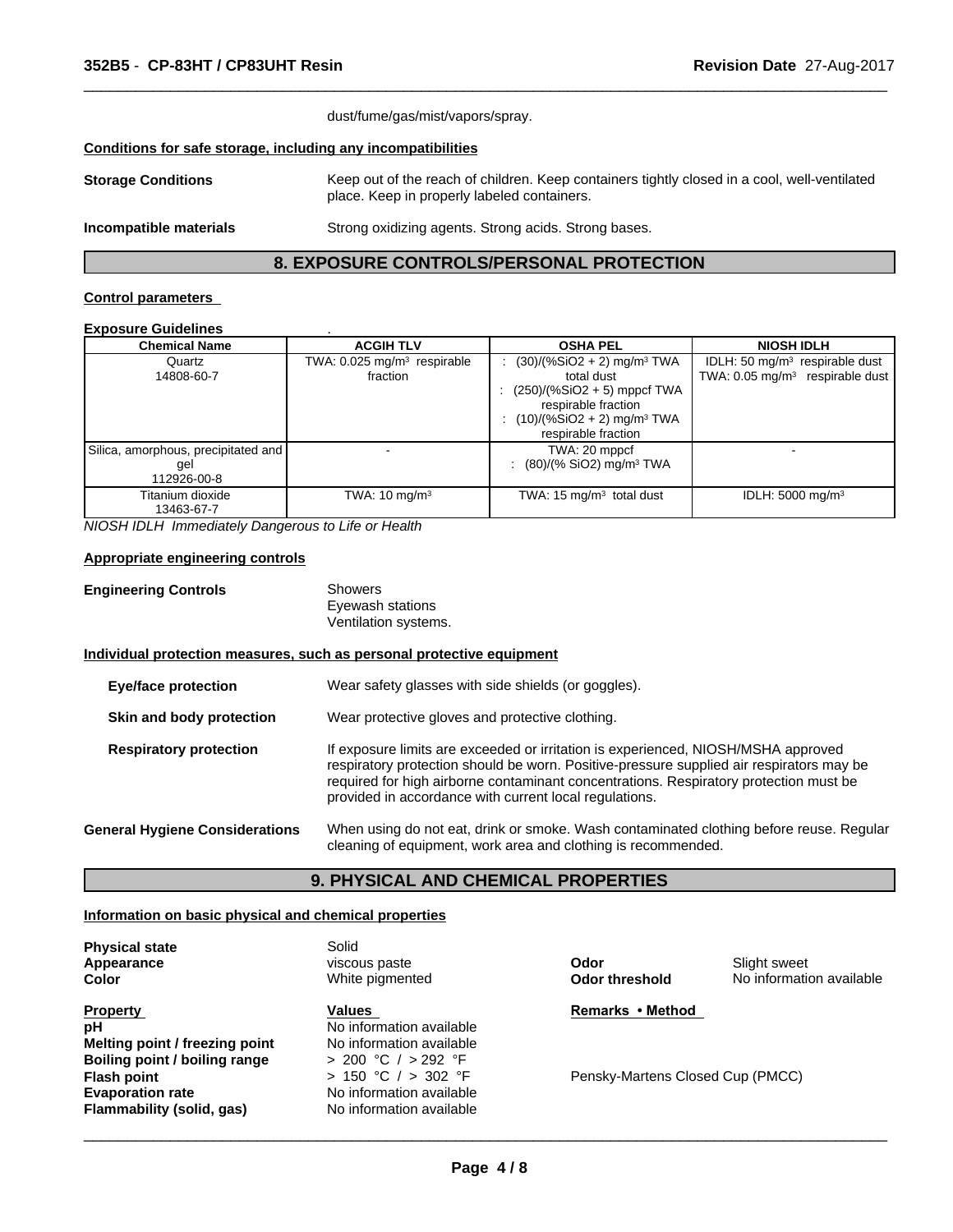| <b>Flammability Limit in Air</b> |                          |  |
|----------------------------------|--------------------------|--|
| <b>Upper flammability limit:</b> | No information available |  |
| Lower flammability limit:        | No information available |  |
| Vapor pressure                   | No information available |  |
| Vapor density                    | No information available |  |
| <b>Relative density</b>          | 1.5 - 1.6 g/cm3          |  |
| <b>Water solubility</b>          | partially soluble        |  |
| Solubility in other solvents     | No information available |  |
| <b>Partition coefficient</b>     | No information available |  |
| <b>Autoignition temperature</b>  | No information available |  |
| <b>Decomposition temperature</b> | No information available |  |
| <b>Kinematic viscosity</b>       | No information available |  |
| <b>Dynamic viscosity</b>         | No information available |  |
| <b>Explosive properties</b>      | Not an explosive         |  |
| <b>Oxidizing properties</b>      | Not applicable           |  |
| <b>Other Information</b>         |                          |  |
| Softening point                  | No information available |  |
| Molecular weight                 | No information available |  |
| <b>VOC Content (%)</b>           | $0$ g/L                  |  |
| <b>Density</b>                   | No information available |  |
| <b>Bulk density</b>              | No information available |  |
|                                  |                          |  |

# **10. STABILITY AND REACTIVITY**

 $\overline{\phantom{a}}$  ,  $\overline{\phantom{a}}$  ,  $\overline{\phantom{a}}$  ,  $\overline{\phantom{a}}$  ,  $\overline{\phantom{a}}$  ,  $\overline{\phantom{a}}$  ,  $\overline{\phantom{a}}$  ,  $\overline{\phantom{a}}$  ,  $\overline{\phantom{a}}$  ,  $\overline{\phantom{a}}$  ,  $\overline{\phantom{a}}$  ,  $\overline{\phantom{a}}$  ,  $\overline{\phantom{a}}$  ,  $\overline{\phantom{a}}$  ,  $\overline{\phantom{a}}$  ,  $\overline{\phantom{a}}$ 

#### **Reactivity**  No data available

**Chemical stability** Stable under recommended storage conditions. **Possibility of Hazardous Reactions** None under normal processing. **Conditions to avoid** Elevated Temperature. Incompatible materials. **Incompatible materials** Strong oxidizing agents. Strong acids. Strong bases. **Hazardous Decomposition Products** Thermal decomposition can lead to release of irritating and toxic gases and vapors.

# **11. TOXICOLOGICAL INFORMATION**

# **Information on likely routes of exposure**

#### **Product Information**

| <b>Inhalation</b>   | Based on available data, the classification criteria are not met.                                                |
|---------------------|------------------------------------------------------------------------------------------------------------------|
| Eye contact         | Irritating to eyes.                                                                                              |
| <b>Skin contact</b> | Irritating to skin. Repeated or prolonged skin contact may cause allergic reactions with<br>susceptible persons. |

#### **Ingestion** Based on available data, the classification criteria are not met.

| <b>Chemical Name</b>        | Oral LD50             | <b>Dermal LD50</b> | <b>Inhalation LC50</b> |
|-----------------------------|-----------------------|--------------------|------------------------|
| Bisphenol A-epichlorohydrin | $= 11400$ mg/kg (Rat) |                    |                        |
| polymer                     |                       |                    |                        |
| 25068-38-6                  |                       |                    |                        |
| Quartz                      | $=$ 500 mg/kg (Rat)   |                    |                        |
| 14808-60-7                  |                       |                    |                        |
| Titanium dioxide            | $> 10000$ mg/kg (Rat) |                    |                        |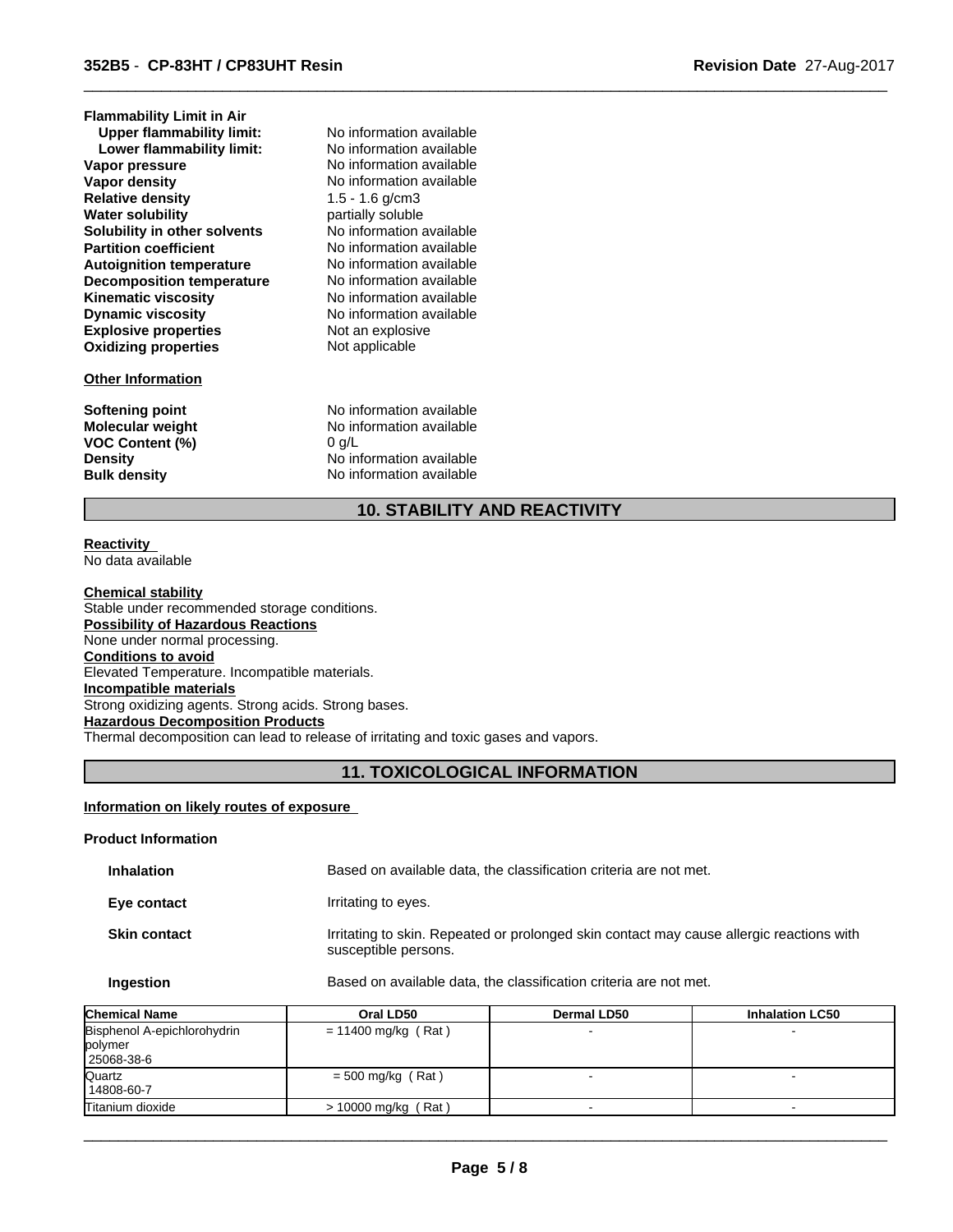13463-67-7

#### **Information on toxicological effects**

**Symptoms** May cause skin irritation. May cause an allergic skin reaction. May cause redness and tearing of the eyes.

#### **Delayed and immediate effects as well as chronic effects from short and long-term exposure**

**Sensitization** May cause sensitization by skin contact. **Germ cell mutagenicity** Based on available data, the classification criteria are not met. **Carcinogenicity** This product contains titanium dioxide which is classified as a possible carcinogen when

 $\overline{\phantom{a}}$  ,  $\overline{\phantom{a}}$  ,  $\overline{\phantom{a}}$  ,  $\overline{\phantom{a}}$  ,  $\overline{\phantom{a}}$  ,  $\overline{\phantom{a}}$  ,  $\overline{\phantom{a}}$  ,  $\overline{\phantom{a}}$  ,  $\overline{\phantom{a}}$  ,  $\overline{\phantom{a}}$  ,  $\overline{\phantom{a}}$  ,  $\overline{\phantom{a}}$  ,  $\overline{\phantom{a}}$  ,  $\overline{\phantom{a}}$  ,  $\overline{\phantom{a}}$  ,  $\overline{\phantom{a}}$ 

present as respirable dust. This is not relevant for this product since it is a liquid. This product contains crystalline silica (quartz) in a non-respirable form. Inhalation of crystalline silica is unlikely to occur from exposure to this product.

| <b>Chemical Name</b>                                      | <b>ACGIH</b> | <b>IARC</b> | <b>NTP</b> | <b>OSHA</b> |
|-----------------------------------------------------------|--------------|-------------|------------|-------------|
| Quartz<br>14808-60-7                                      | A2           | Group 1     | Known      |             |
| Silica, amorphous,<br>precipitated and gel<br>112926-00-8 |              | Group 3     |            |             |
| Titanium dioxide<br>13463-67-7                            |              | Group 2B    |            | $\lambda$   |

*ACGIH (American Conference of Governmental Industrial Hygienists) A2 - Suspected Human Carcinogen IARC (International Agency for Research on Cancer) Group 1 - Carcinogenic to Humans Group 2B - Possibly Carcinogenic to Humans Not classifiable as a human carcinogen NTP (National Toxicology Program) Known - Known Carcinogen OSHA (Occupational Safety and Health Administration of the US Department of Labor) X - Present* **Reproductive toxicity** Based on available data, the classification criteria are not met. **STOT - single exposure** Based on available data, the classification criteria are not met. **STOT - repeated exposure** Based on available data, the classification criteria are not met. **Chronic toxicity Chronic toxicity Chronic toxicity Avoid repeated exposure.**<br> **Target Organ Effects** Eyes, Skin, Central nervou Eyes, Skin, Central nervous system, Respiratory system, lungs. **Aspiration hazard** Based on available data, the classification criteria are not met.

#### **Numerical measures of toxicity - Product Information**

**The following values are calculated based on chapter 3.1 of the GHS document** .

**ATEmix (oral)** 4,000.00 mg/kg

# **12. ECOLOGICAL INFORMATION**

#### **Ecotoxicity**

Harmful to aquatic life with long lasting effects

56 % of the mixture consists of components(s) of unknown hazards to the aquatic environment

#### **Persistence and degradability**

No information available.

#### **Bioaccumulation**

No information available.

# **Other adverse effects**

No information available

# **13. DISPOSAL CONSIDERATIONS**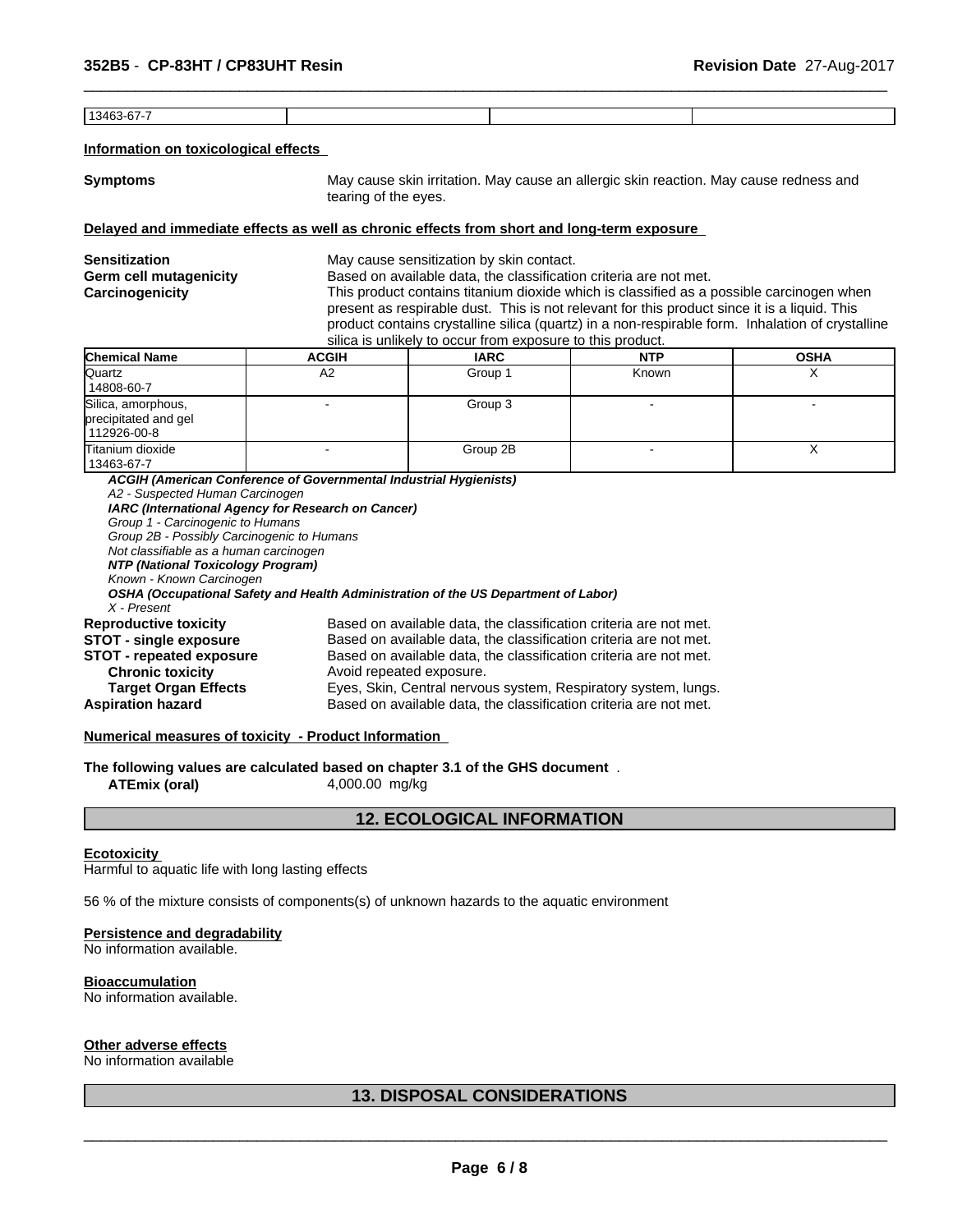# **Waste treatment methods**

**Disposal of wastes Disposal should be in accordance with applicable regional, national and local laws and <b>Disposal** should be in accordance with applicable regional, national and local laws and regulations.

 $\overline{\phantom{a}}$  ,  $\overline{\phantom{a}}$  ,  $\overline{\phantom{a}}$  ,  $\overline{\phantom{a}}$  ,  $\overline{\phantom{a}}$  ,  $\overline{\phantom{a}}$  ,  $\overline{\phantom{a}}$  ,  $\overline{\phantom{a}}$  ,  $\overline{\phantom{a}}$  ,  $\overline{\phantom{a}}$  ,  $\overline{\phantom{a}}$  ,  $\overline{\phantom{a}}$  ,  $\overline{\phantom{a}}$  ,  $\overline{\phantom{a}}$  ,  $\overline{\phantom{a}}$  ,  $\overline{\phantom{a}}$ 

**Contaminated packaging Do not reuse container.** 

# **14. TRANSPORT INFORMATION**

| <b>DOT</b>  | Not regulated |
|-------------|---------------|
| <b>TDG</b>  | Not regulated |
| <b>IATA</b> | Not regulated |
| <b>IMDG</b> | Not regulated |

# **15. REGULATORY INFORMATION**

| <b>International Inventories</b> |  |
|----------------------------------|--|
| Complies                         |  |
| Complies                         |  |
| Complies                         |  |
| Complies                         |  |
| Complies                         |  |
| Complies                         |  |
| Complies                         |  |
|                                  |  |

#### **Legend:**

**TSCA** - United States Toxic Substances Control Act Section 8(b) Inventory **DSL/NDSL** - Canadian Domestic Substances List/Non-Domestic Substances List **EINECS/ELINCS** - European Inventory of Existing Chemical Substances/European List of Notified Chemical Substances **ENCS** - Japan Existing and New Chemical Substances **IECSC** - China Inventory of Existing Chemical Substances **KECL** - Korean Existing and Evaluated Chemical Substances **PICCS** - Philippines Inventory of Chemicals and Chemical Substances **AICS** - Australian Inventory of Chemical Substances

# **US Federal Regulations**

#### **SARA 313**

Section 313 of Title III of the Superfund Amendments and Reauthorization Act of 1986 (SARA). This product does not contain any chemicals which are subject to the reporting requirements of the Act and Title 40 of the Code of Federal Regulations, Part 372

#### **SARA 311/312 Hazard Categories**

| Acute health hazard               | Yes |
|-----------------------------------|-----|
| <b>Chronic Health Hazard</b>      | No. |
| Fire hazard                       | N٥  |
| Sudden release of pressure hazard | No. |
| <b>Reactive Hazard</b>            | No  |

#### **CWA (Clean Water Act)**

This product does not contain any substances regulated as pollutants pursuant to the Clean Water Act (40 CFR 122.21 and 40 CFR 122.42)

#### **CERCLA**

This material, as supplied, does not contain any substances regulated as hazardous substances under the Comprehensive Environmental Response Compensation and Liability Act (CERCLA) (40 CFR 302) or the Superfund Amendments and Reauthorization Act (SARA) (40 CFR 355). There may be specific reporting requirements at the local, regional, or state level pertaining to releases of this material